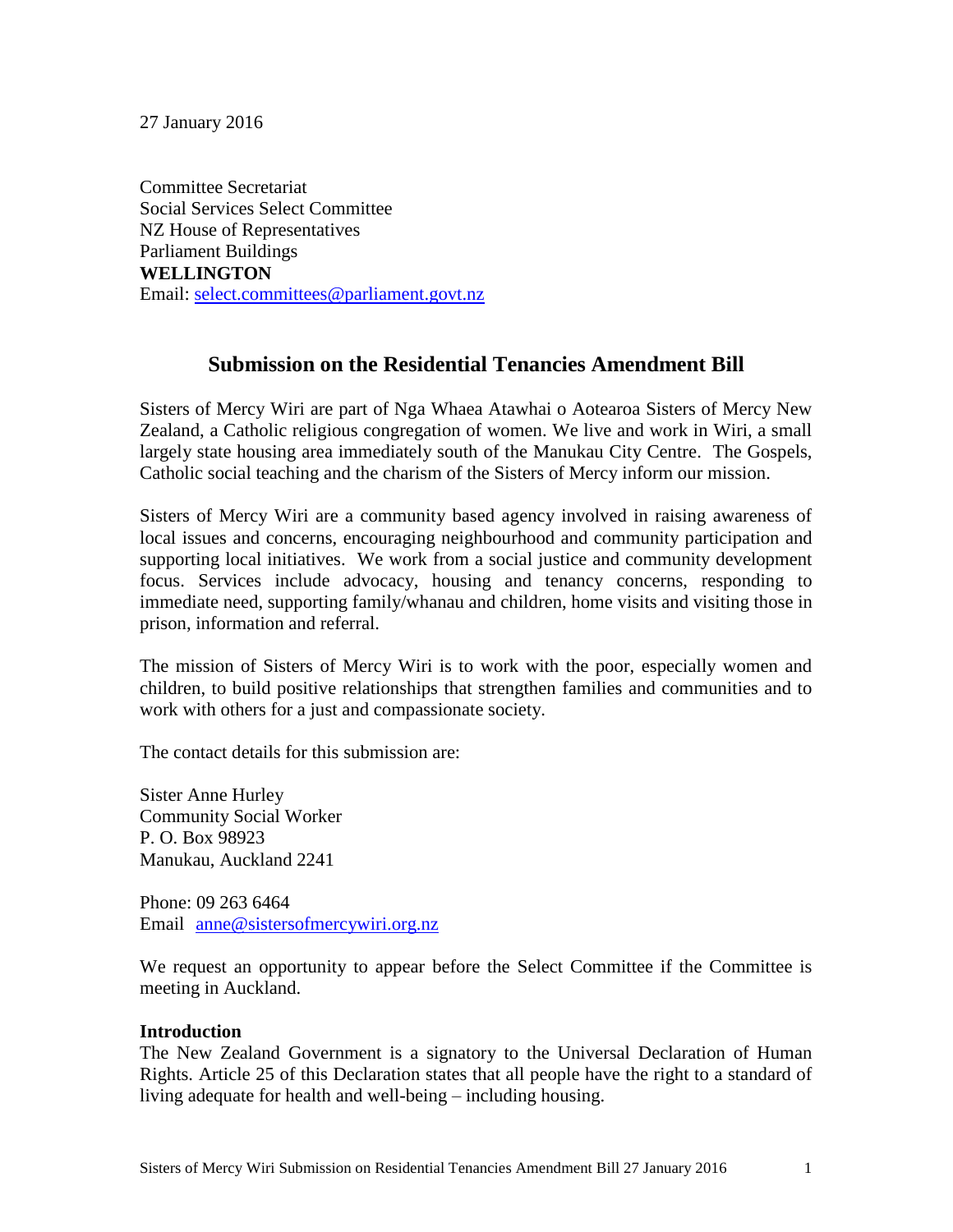Sisters of Mercy Wiri has been actively involved in social housing issues in Aotearoa/New Zealand for over 25 years. Over this time there has been significant change in social policy and consequently in the provision of housing for the poor. The overall outcome of this has tended to favour those who have more than enough to the detriment of those who have comparatively little. From our experience it has become increasingly difficult for the poor to find affordable and adequate housing. Even state housing is hugely difficult to obtain.

The Residential Tenancies Act 1986 did provide some legal protection for the poor and low income families accessing rental accommodation but again experience has shown us that the poor, in particular, are very reluctant to take action against landlords for many reasons, including lack of education, unawareness and fear of repercussions in an unequal relationship.

**Consequently, Sisters of Mercy Wiri strongly supports the objectives of this Bill. We affirm the aspiration to achieve "warmer, drier and easier to heat" tenancies and also to "strengthen enforcement powers to officials administering the Residential Tenancies Act 1986**

## **Legislated Minimum Standards and Smoke Alarms**

Sisters of Mercy Wiri welcomes the introduction of legislated minimum standards for insulation and smoke alarms in private rental housing. This is an essential step in ensuring that all rental accommodation in Aotearoa New Zealand is safe and adequate. However, the Bill in its present form needs to be stronger to ensure the stated objectives are achieved.

There is no excuse for not ensuring unequivocally the minimum standards and smoke alarms exist in all tenancies. Poor housing is responsible for illnesses and even death among our most vulnerable children. Conditions in even some of our state houses have been attributed to contributing to the ill health and even death of some of the tenants.

### **Warrant of Fitness**

The Bill provides the opportunity for Parliament to ensure that the quality of rental accommodation is what could be classed as 'adequate'. Currently it is children and the elderly especially who suffer from respiratory conditions resulting in hospital admission, absences from school and unnecessary suffering. Third world conditions exist in many of the tenancies that families are forced to take. We have a vehicle warrant of fitness to maintain high standard of safety in our motor vehicles, we have restaurants, cafes and food outlets inspected and assessed for health and safety and given a rating. Why is it not possible to have a Warrant of Fitness that sets a sufficiently high standard for rental accommodation?

### **Resourcing**

The Government is responsible for the well-being of all its citizens, especially those in needy circumstances and therefore open to exploitation by unscrupulous landlords. Adequate monitoring of a Warrant of Fitness for all rental accommodation requires